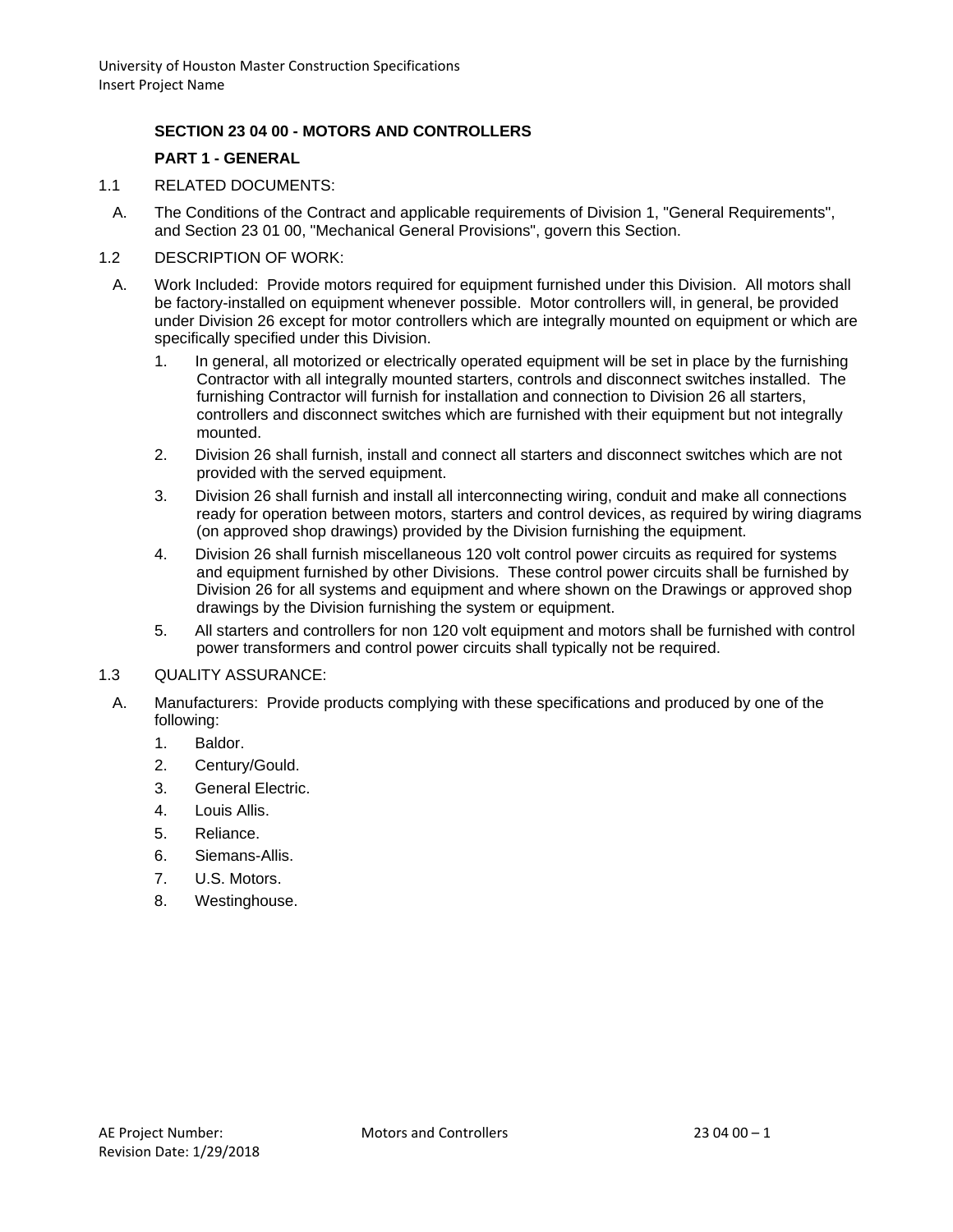University of Houston Master Construction Specifications Insert Project Name

#### 1.4 SUBMITTALS:

- A. Shop drawing submittals for motorized equipment shall include, but not be limited to, the following information on motors provided with equipment.
	- 1. Manufacturer's name and cutsheets.
	- 2. Motor type.
	- 3. Horsepower.
	- 4. Voltage/Phase/Hertz.
	- 5. RPM.
	- 6. Service factor.
	- 7. Insulation class.
	- 8. NEC code number.
	- 9. Motor efficiency and testing method and results.

## **PART 2 - PRODUCTS**

#### 2.1 ELECTRIC MOTORS:

- A. General: Motor voltages shall be as follows, unless noted or specified otherwise:
	- 1. 3/4 hp and larger 460 volts, 3-phase, 60 Hz.
	- 2. Smaller than 3/4 hp 120 volts, 1-phase, 60 Hz.
- B. Motors: All motors 7 ½ and up shall have VSD's with bypass, unless specified otherwise. All motors 60 hp and larger shall be reduced voltage started with wye-delta reduced voltage starters for fire pumps and closed transition autotransformer reduced voltage starters for all other motors, unless noted otherwise. All motors shall have copper windings. Motors shall be selected with low starting current and shall be designed for continuous duty to attain the running torque and pull-in torque required to suit the load. Motors for indoor protected use shall be open dripproof (ODP) construction, unless noted or specified otherwise. All motors exposed to the weather or contaminated environments shall be of the totally-enclosed fan-cooled (TEFC) or totally-enclosed air over (TEAO) type. All motors shall be single speed (1750 rpm), unless otherwise noted or specified. Two-speed motors shall be two-speed, one-winding (2S-1W) or two-speed (1750/1200 rpm, unless noted or scheduled otherwise), two-winding (2S-2W), unless otherwise noted or specified. All motors used with wye-delta reduced voltage starting shall be wound with taps for wye-delta reduced voltage starting. Motors used with variable speed drives shall be designed for variable speed use and shall be fully compatible with the furnished variable speed drives. Refer to other Sections herein and the Electrical Drawings for twospeed motors and motors with reduced voltage starting.
- C. Service Factor: All open motors shall be 1.15 service factor and all enclosed motors shall be 1.0 service factor, unless specified otherwise. All motors shall be rated for continuous duty. All motors shall be selected at design conditions without exceeding nameplate data assuming a 1.0 service factor.
- D. Bearings: Motors shall have either sealed or field-lubricated type roller or ball-bearings. Field lubricated ball bearings shall be drilled for grease fittings and have fittings installed. Where motors are installed inside equipment, extended grease fittings shall be provided. All bearings shall be designed for B-10, 100,000 hour minimum life hours of continuous service.
- E. Balancing: Motors shall be statically and dynamically balanced and tested at the factory prior to shipment and shall be selected for quiet operation.
- F. Windings: All motors shall have copper windings.
- G. Insulation: Open single phase motors shall have Class A or Class B insulation, open 3-phase motors shall have Class B insulation and all enclosed motors shall have Class F insulation.
- H. Single Phase Motors: All single phase motors shall be capacitor start or permanent split capacitor type selected to suit the load served. Single phase motors 1/4 hp and smaller shall have internal thermal protection.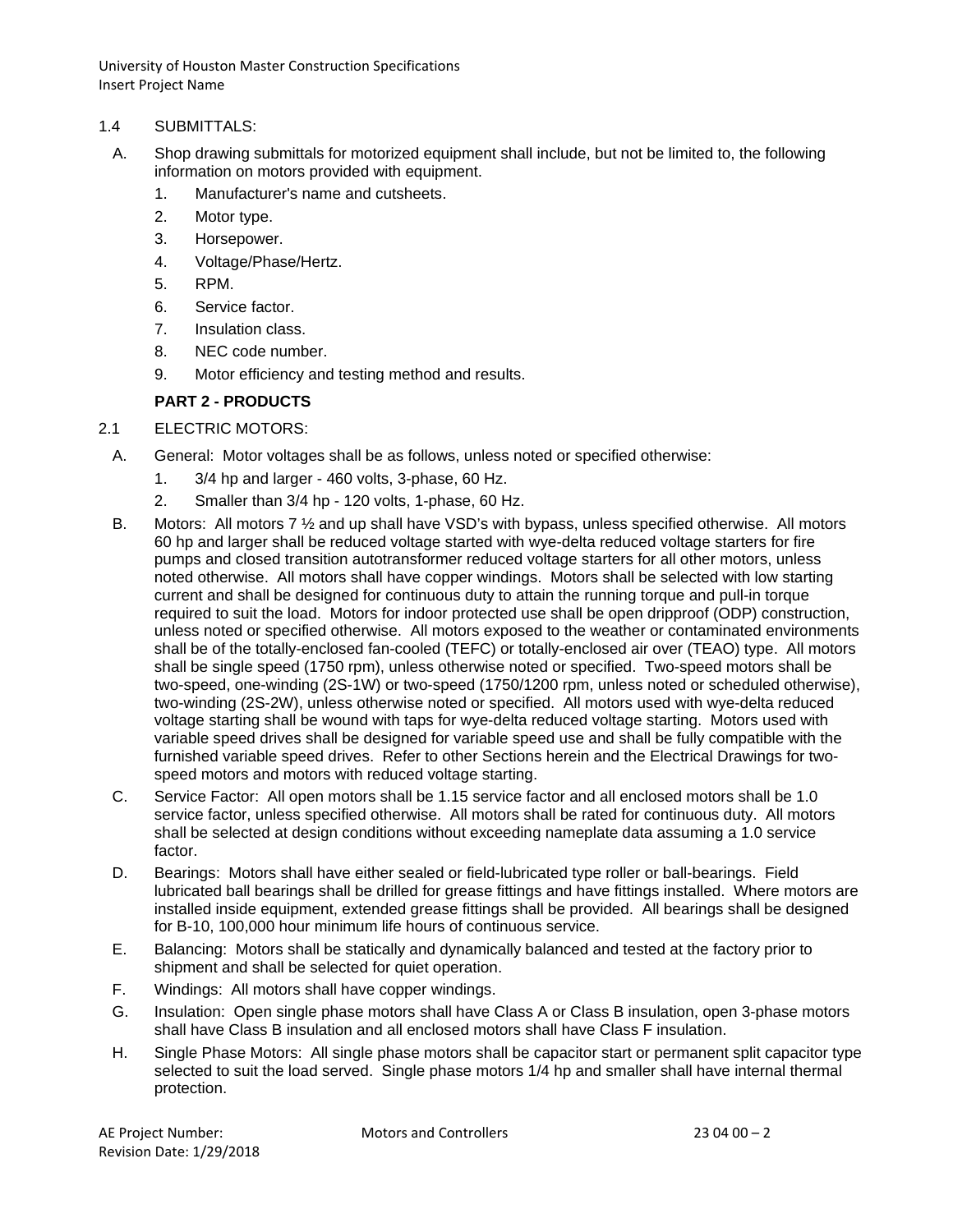University of Houston Master Construction Specifications Insert Project Name

- I. Housings: All open motors 10 hp and smaller shall have cast aluminum end bells with steel frames. All open motors 15 hp and larger, all enclosed motors and all motors used with variable speed drives shall have cast iron housings, and premium efficiency ratings.
- J. Rotation: The Mechanical Contractor shall be responsible to verify that the rotation of all 120 volt, single phase motors for mechanical equipment is in the correct direction prior to installation. The Electrical Contractor shall be responsible for correct rotation of all 3-phase motors.
- K. Nameplates: A motor nameplate shall be securely affixed to each motor and shall clearly indicate the electrical data, horsepower, rpm, frequency, NEC code number, motor efficiency, class of insulation, winding material, and service factor.
- L. Energy Efficient Motors: Energy efficient motors shall be provided [for all standard frame motors 5 hp and larger, unless noted otherwise] [where noted or specified]. Motor efficiency shall be based upon dynamometer testing per IEEE 112-E Test Standard, Method B, as set forth by NEMA MG 1-12.53a standard for efficiency testing and motor shall be labeled in accordance with NEMA MG1-12.53b. Motors shall be Baldor Super-E motors or an approved equal. Motors shall have a minimum efficiency as follows:

|                | <b>ODP</b> | <b>TEFC</b> | Minimum             |
|----------------|------------|-------------|---------------------|
| Horsepower     | Efficiency | Efficiency  | <b>Power Factor</b> |
|                |            |             |                     |
| 1 to 1-1/2 hp  | 82%        |             | 0.77                |
| 1-1/2 to 2 hp  | 84%        |             | 0.80                |
| $3$ to $5$ hp  | 86%        | 89%         | 0.81                |
| 7-1/2 to 15 hp | 88%        | 91%         | 0.87                |
| 20 to 40 hp    | 92%        | 93%         | 0.85                |
| 50 to 100 hp   | 93.5%      | 95%         | 0.87                |
|                |            |             |                     |

- M. Additional Requirements: Refer to the various equipment Sections of this Division for additional motor requirements.
- 2.2 MOTOR CONTROLLERS:
	- A. General: All motor starters, controllers, and disconnect switches shall conform to requirements of Division 16 and additional requirements specified elsewhere in this Division or noted on the Drawings.
	- B. Control and Interlock Wiring: The Mechanical Contractor shall provide all low-voltage control (or linevoltage control where used as an alternate) and interlock wiring required by the temperature control system, except as otherwise noted or specified. Line-voltage power wiring shall be by the Electrical Contractor.
	- C. Local Controls: Pushbuttons with or without pilot lights, hand-off-automatic switches and other scheduled apparatus shall be standard duty type mounted in NEMA enclosures or in cover of starter as specified or scheduled, and shall be furnished by the trade furnishing the starter except as specifically indicated elsewhere. Hand-Off-Automatic switches for equipment which could damage itself if left in the "hand" position (such as sump pumps), shall be spring-returned to "off" from the "hand" position.